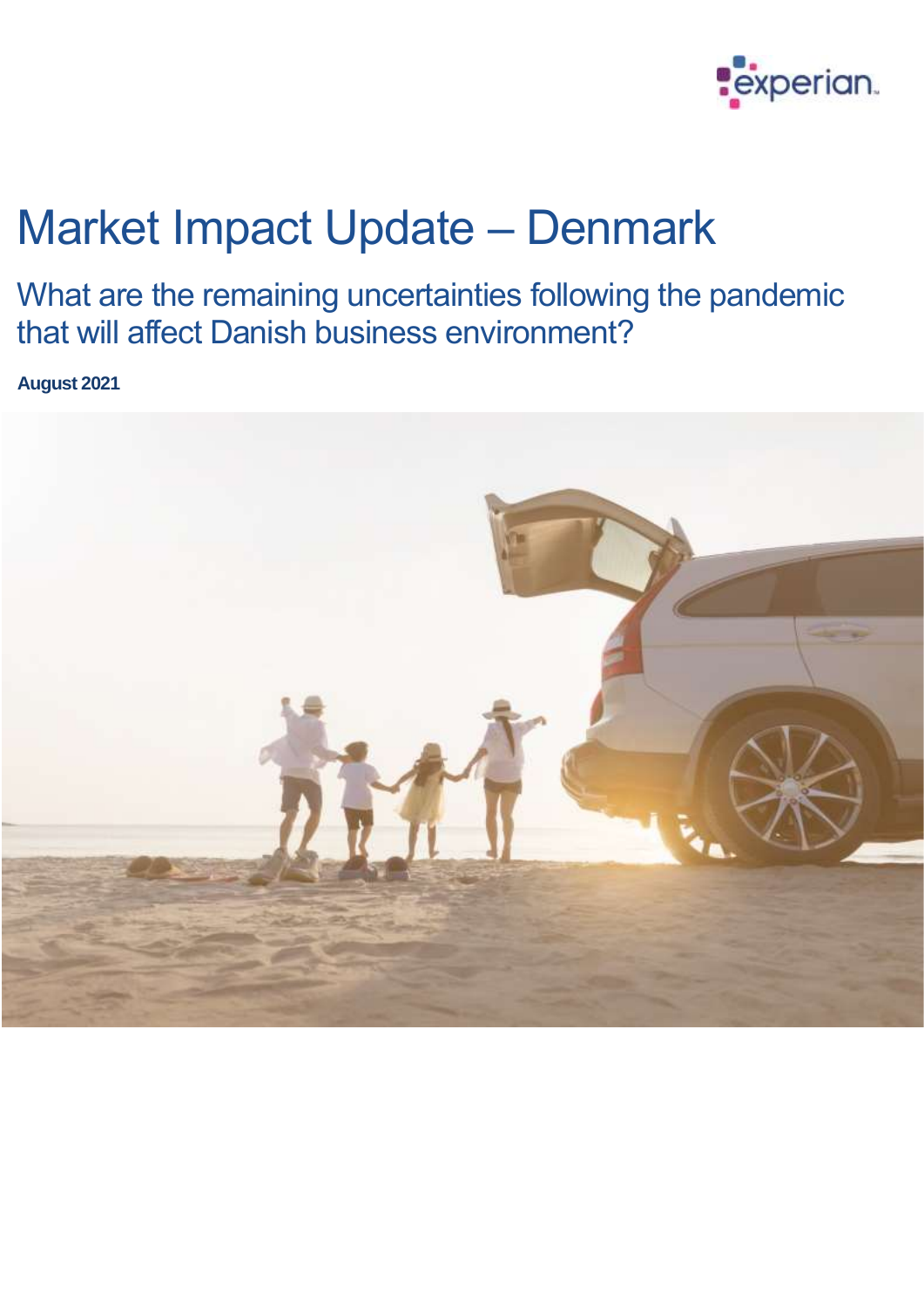

# **Contents**

| The credit activity in Denmark has returned to its pre-Covid-19 levels4            |
|------------------------------------------------------------------------------------|
| Despite the decrease in RKIs, a typical Danish household was hit by higher debt5   |
| Bankruptcies below the expectations in Nordics but still a significant increase    |
| The share of NPLs in SME portfolios continue its rise in both Denmark and Norway 7 |
| Upcoming VAT repayments and fazing-out government support will expectedly          |
|                                                                                    |
|                                                                                    |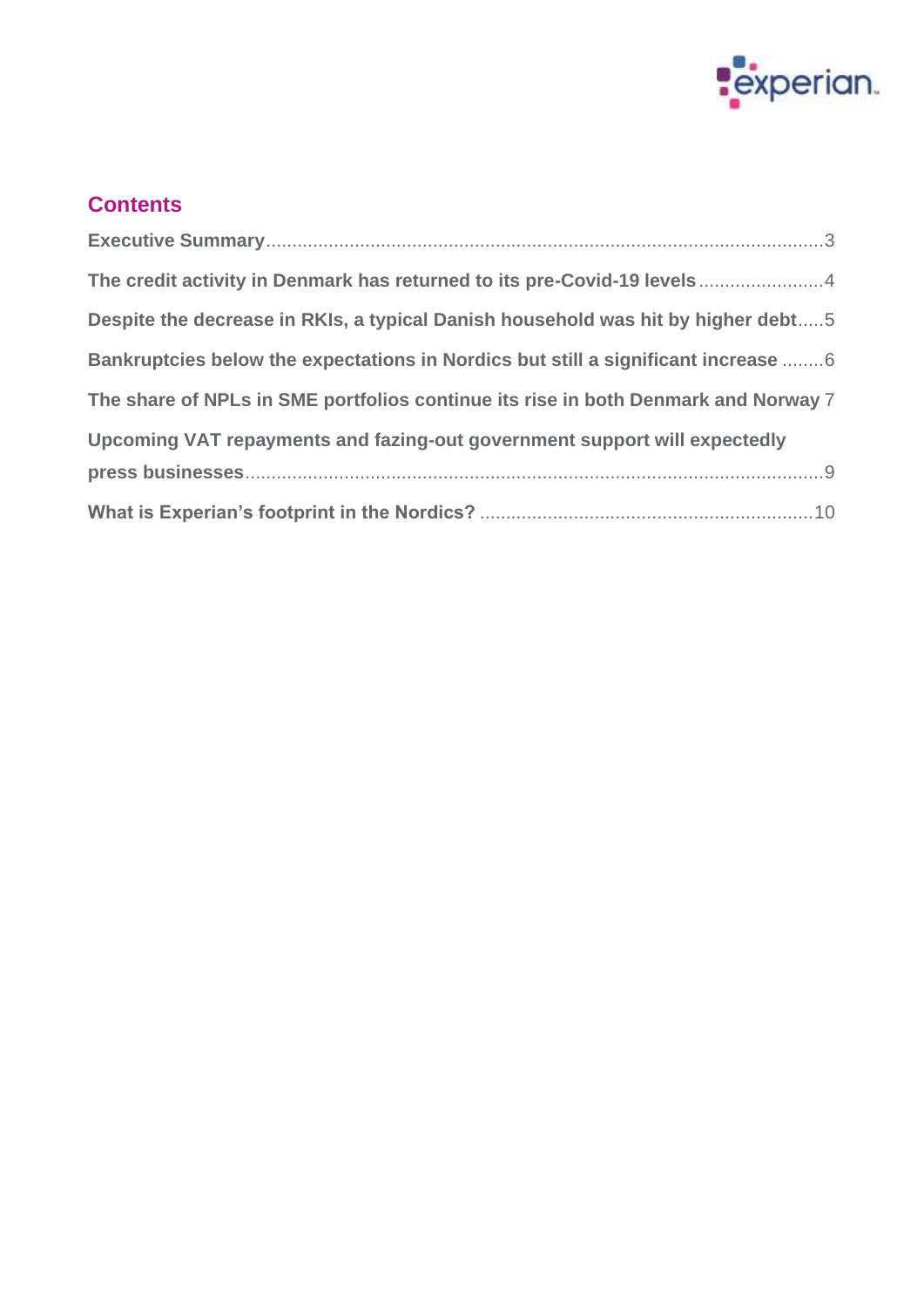

# <span id="page-2-0"></span>**Executive Summary**

In the last one and a half years, as many other European countries, the Nordic region had lockdown and re-opening periods. With the completed vaccination rates increasing and normalization progressing, the economies have started to show the signs of recovery.

Credit activity has caught up and even exceeded the pre-Covid 19 levels especially from the beginning of 2021. Danes managed their debts to a better degree with fewer registering negative remarks<sup>1</sup>. Government aid packages have assisted in keeping unemployment under control. Moreover, paid holiday allowances when coupled with lockdown restrictions, which prevented households from spending, have resulted in improved savings rates and economic strength.

When we look at the businesses' performance, there is an improvement in bankruptcy figures. Help packages and the deferral of taxes, among other things, certainly prevented the most vulnerable sectors from bankrupts. On the other hand, no one can assert that all the risks related to Covid-19 has faded away. The deteriorated asset quality within various bank portfolios, particularly SME's, points to a risk of developing financial stress within economies. The postponed VAT repayments in March 2022 will expectedly have certain impact on future bankruptcies resulting in a rise in new bankruptcies.

SME portfolios in Danish financial sector require special attention and close monitoring.

Early warning mechanisms needs to be in place to identify the financial difficulties of the customers at short notice and to offer customized solutions. It would reduce the transitions from performing loans, to non-performing loans and help financial institutions to keep under control their provisions.

Good collections processes and strategies are also vital to improve the operational efficiency and the customer experience in these distressed conditions.

<sup>1</sup> Experian RKI analysis as of July 2021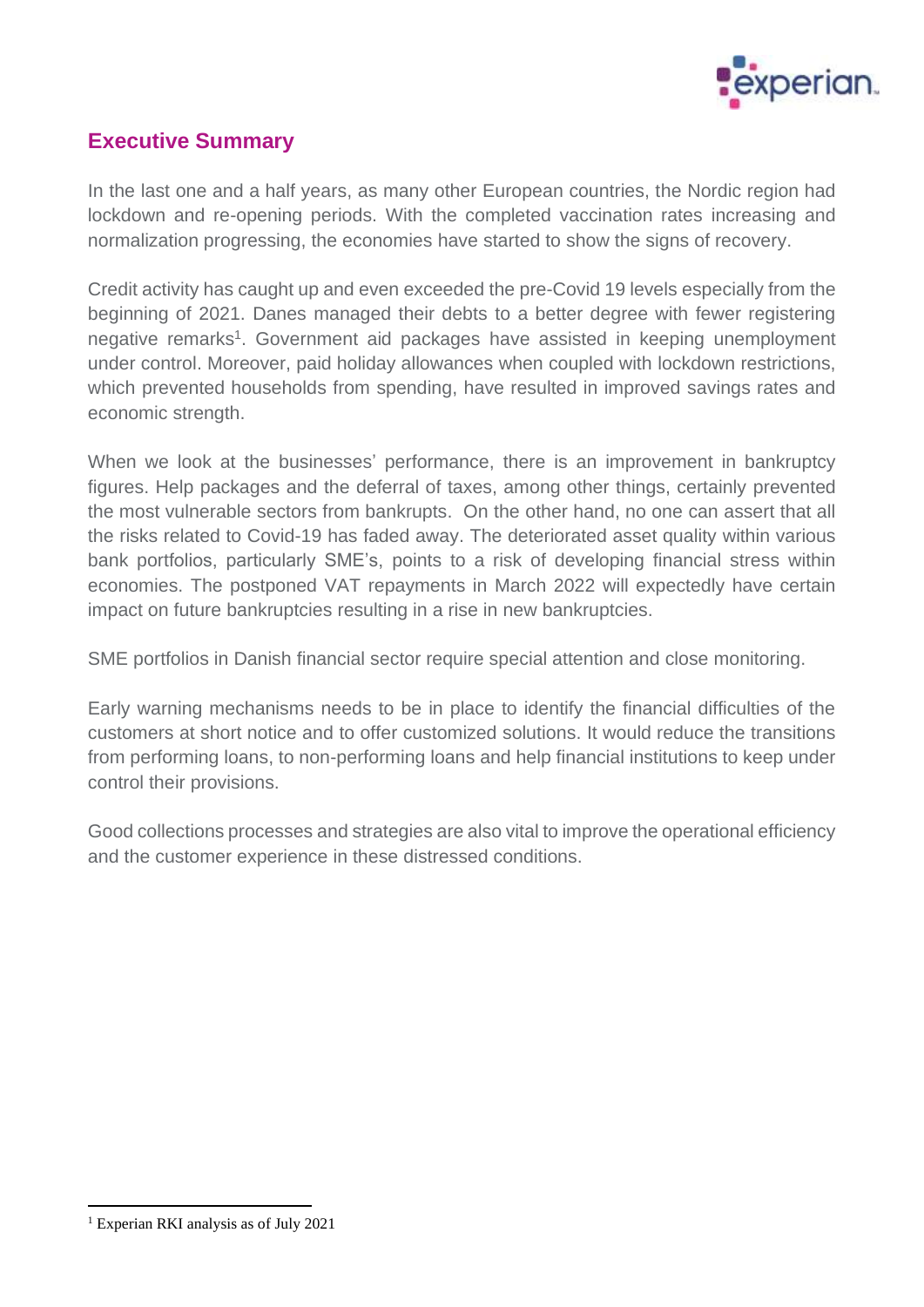

## <span id="page-3-0"></span>**The credit activity in Denmark has returned to its pre-Covid-19 levels**

The most significant drop in credit enquiry volumes occurred from the date the lockdown was formally enforced on 13<sup>th</sup> of March 2020 and impacted all industries. The gradual openings from May 2020 and the announcement on the disbursement of the holiday allowances brought vitality in the consumer spending. November and December 2020 presented an optimistic environment due to the paid holiday disbursements, Black Friday, vaccination planning and Christmas shopping.

However, the increase in Covid-19 infection cases caused a 2<sup>nd</sup> lockdown on 16<sup>th</sup> of December 2020. It wasn't so impactful on the credit activity levels as the consumers were already adapted to online activities. After  $1<sup>st</sup>$  of March with the re-openings, credit activity levels surpassed the levels of the same period of the last year. It indicates that consumers have an appetite to spend their savings and invest in areas such as home renovation and summer houses.



Since March 2021, credit enquiry volumes are above last year.

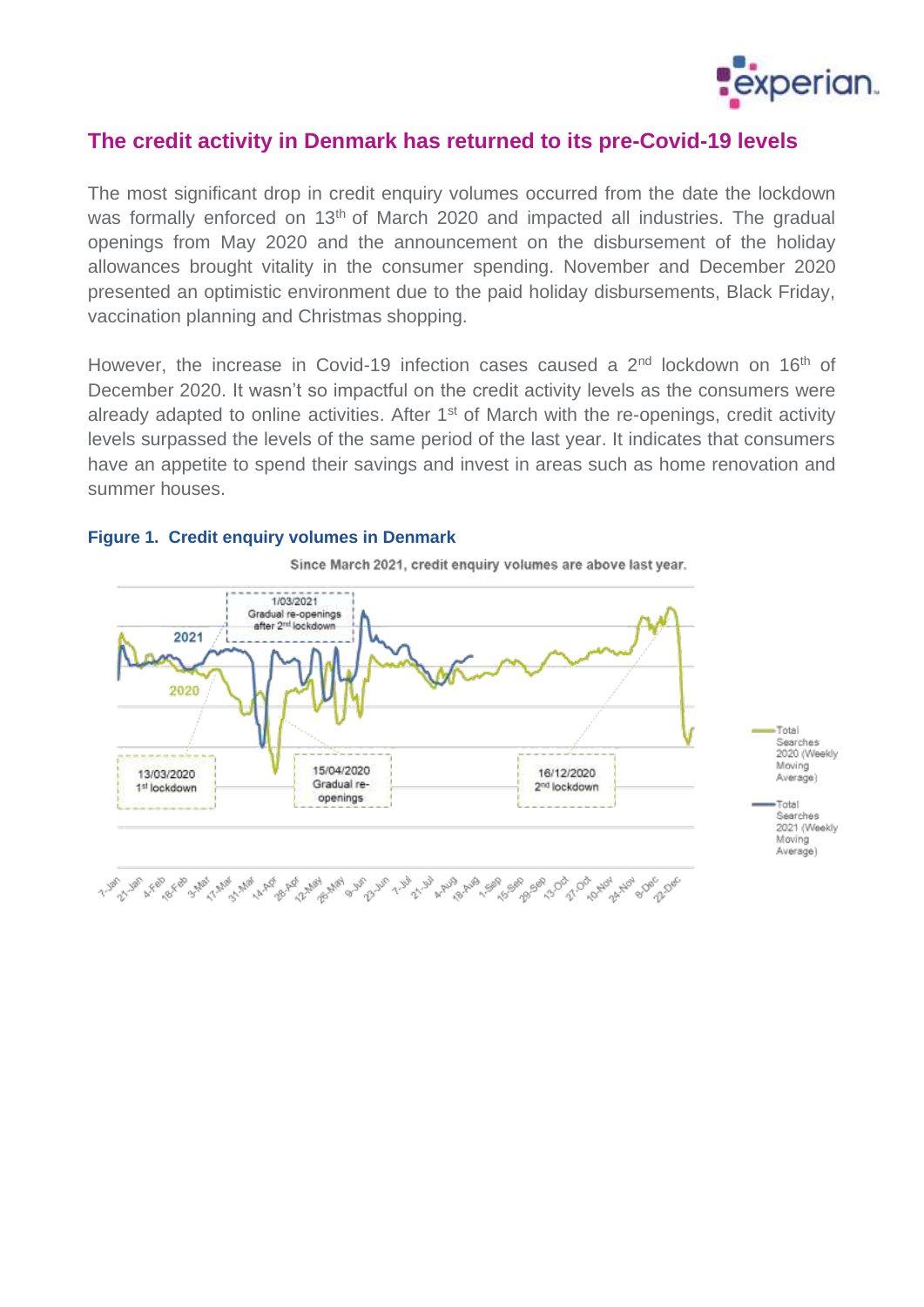

## <span id="page-4-0"></span>**Despite the decrease in RKIs, a typical Danish household was hit by higher debt**

#### *The number of Danes registered in RKI has decreased by over 8% in the past year despite Covid-19 circumstances*

After the first half of 2021, 174,376 Danes were registered with RKI, while a year ago the figure was 190,064. This is a significant decrease in the number of Danes who are registered as bad payers. It was an unexpected development, given the Covid-19 circumstances. The figures indicate that the pandemic provided a fertile environment for building up savings. Holiday allowance disbursements also contributed significantly to the household savings.

At July 2021, the age groups of 21-30 years, 31-40 years, 41-50 years have the highest share of RKI registered of 4,66%, 5,89% and 5,22% respectively. However, Covid-19 circumstances have not altered the decreasing trend of the last 3 years of RKI shares in each age group.

There is still a challenge in the age groups from 21 to 50 years. They were impacted by higher debt levels during the pandemic conditions. The average RKI registered amount due per person increases despite the decreasing trend in the number of RKI registers (Figure 1). It indicates that several new households are struggling to afford large and fixed expenses.

It is important to monitor the trend over the upcoming months in order to better assess the shifts in creditworthiness in certain household groups.



Figure 2. The average defaulted amount per RKI registered people in Denmark based on age groups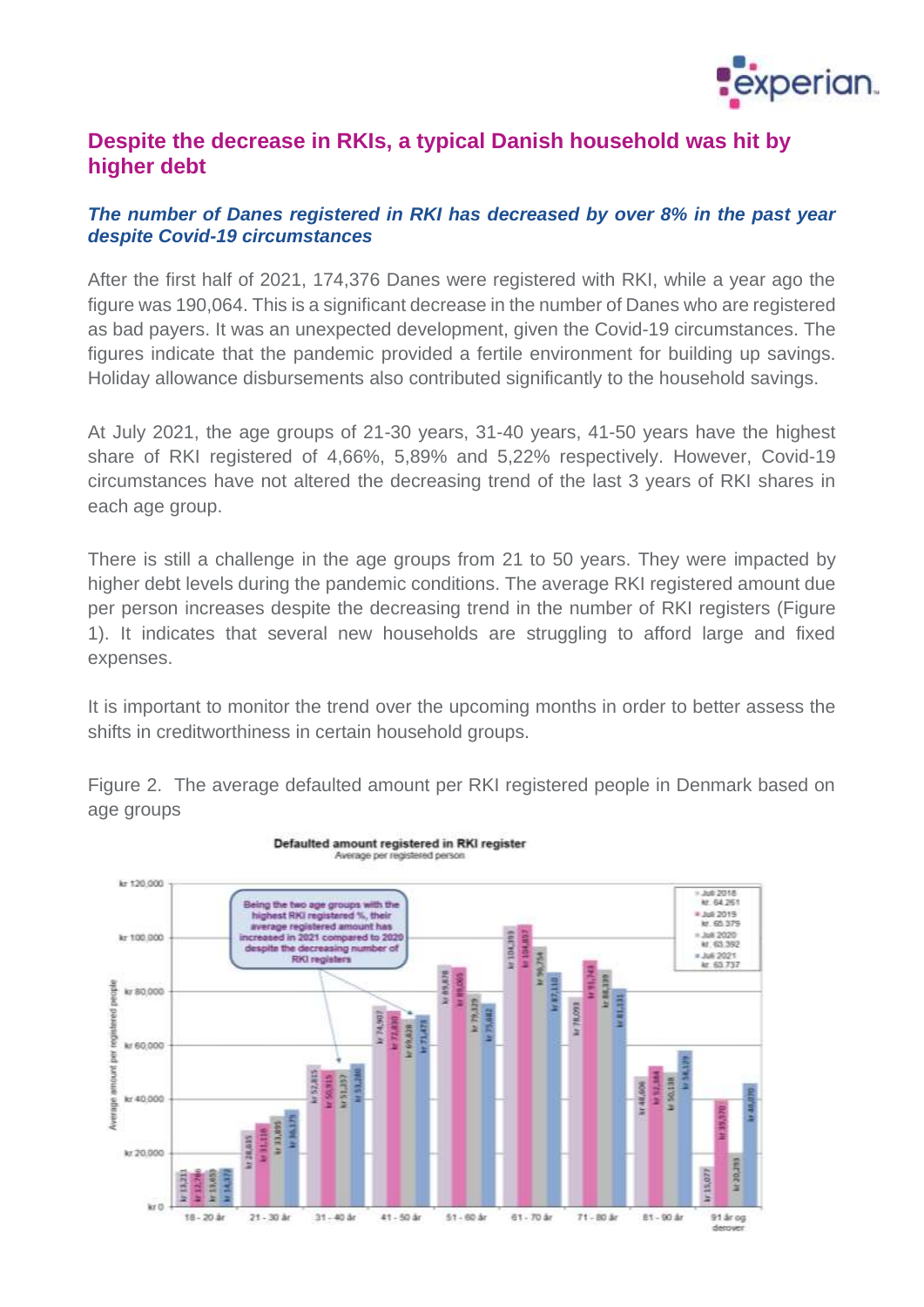

# <span id="page-5-0"></span>**Bankruptcies below the expectations in Nordics but still a significant increase**

Denmark underwent a full re-opening in the 2021 summer. Consumer spending is back to pre-Covid 19 levels and the domestic demand is reviving business activity. In addition, emerging global demand for manufacturing goods supports export levels, so the Danish economy<sup>2</sup>. At the beginning of 2020, Denmark's foreign trade was negatively affected by the pandemic. From January to May 2020, there was a decrease of 17% in exports of goods and services. From Q3 2020 on, we observe a volatile recovery trend in the export levels. This is especially pronounced from February 2021 on, export levels are back to previous levels.

#### *Heightened concern in respect to the impact of postponed VAT repayments and the fazing-out government support packages on the companies' financial performances and on the bankruptcy figures*

In February 2021, the Danish government postponed the VAT repayments for 1 year until 1st of March 2022, commencing 1st of March 2021, by granting interest-free loans to support small businesses affected by the Covid-19 situation. The impact of the increased consumption levels, holiday allowance disbursements, postponed VAT repayments and the extended government help packages helped stabilize bankruptcy levels.

Experian Bankruptcy Analysis July 2021 Report shows that, there have been 457 bankruptcies in July 2021, which is a decrease of 3.4% compared to July 2020. On the other hand, the total bankruptcies occurred in the period of August 2020-July 2021 increased by 13% compared to the same period of the previous year.

<sup>2</sup> <https://www.statistikbanken.dk/bbpm>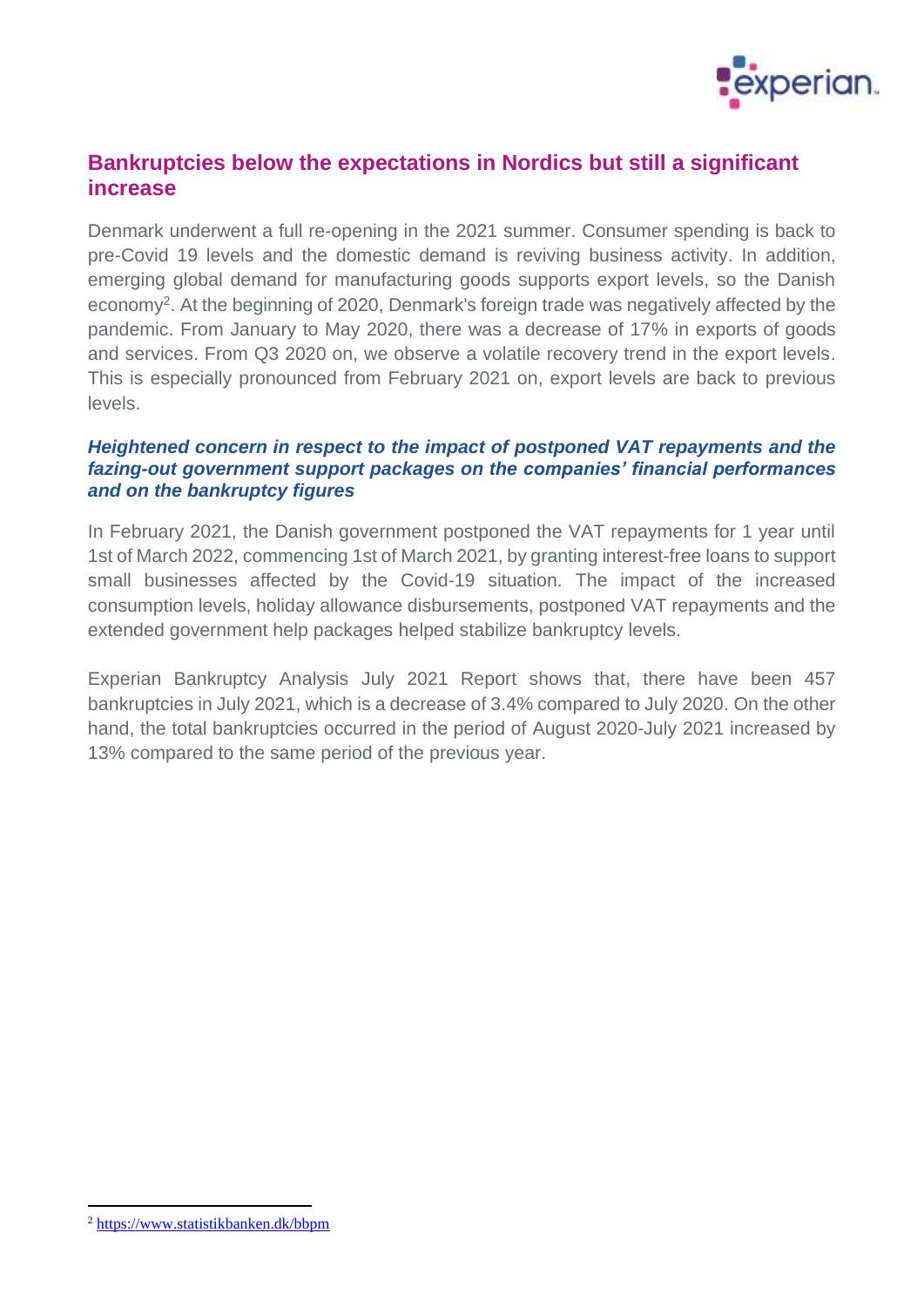

#### *1. Financial and insurance activities, 2. Administrative and support service activities and 3. Arts, entertainment, sports sectors are the top 3 sectors with the highest YoY increase in bankruptcies*

|                                               | Jul. 2020 Jul. 2021 |     |                              |      | Aug20-  | Change  |
|-----------------------------------------------|---------------------|-----|------------------------------|------|---------|---------|
| <b>Industry</b>                               |                     |     | Change (%) Aug19-Jul20 Jul21 |      |         | $(\%)$  |
| Financial and insurance activities            | 48                  | 75  | 56,3                         | 775  | 1119    | 44,4    |
| Administrative and support service activities | 51                  | 52  | 2,0                          | 704  | 1008    | 43,2    |
| Arts, Entertainment, Sports                   | 5                   | 3   | $-40,0$                      | 61   | 86      | 41,0    |
| Human health and social work activities       | 3                   | 8   | 166,7                        | 57   | 69      | 21,1    |
| Electricity, Water Supply; Sewerage           | 3                   | 4   | 33,3                         | 23   | 27      | 17,4    |
| Information and communication                 | 21                  | 21  | 0,0                          | 373  | 415     | 11,3    |
| Agriculture                                   | 9                   | 9   | 0,0                          | 139  | 154     | 10,8    |
| Other service activities                      | 7                   | 13  | 85,7                         | 158  | 173     | 9,5     |
| Accommodation and food service activities     | 40                  | 31  | $-22,5$                      | 482  | 527     | 9,3     |
| Construction                                  | 98                  | 66  | $-32.7$                      | 1013 | 1099    | 8,5     |
| Professional services                         | 32                  | 38  | 18,8                         | 555  | 588     | 5,9     |
| Transportation and storage                    | 36                  | 25  | $-30,6$                      | 393  | 411     | 4,6     |
| Education                                     | 6                   | 5   | $-16.7$                      | 71   | 74      | 4,2     |
| Manufacturing                                 | 16                  | 23  | 43,8                         | 283  | 288     | 1,8     |
| Wholesale and retail trade                    | 77                  | 67  | $-13,0$                      | 1202 | 1222    | 1,7     |
| Real estate activities                        | 9                   | 14  | 55,6                         | 193  | 195     | 1,0     |
| Mining and quarrying                          | $\overline{0}$      | 1   | 100,0x                       | 5    | 5       | 0,0     |
| <b>Missing</b>                                | 12                  | 2   | $-83.3$                      | 170  | 60      | $-64,7$ |
| <b>Total</b>                                  | 473                 | 457 | $-3,4$                       | 6657 | 7,520.0 | 13,0    |

#### **Table 1. Number of bankruptcies in Denmark based on sectors as of July 2021**

# <span id="page-6-0"></span>**The share of NPLs in SME portfolios continue its rise in both Denmark and Norway**

#### *Collections management becomes critical to improve the operational efficiency and customer experience in these distressed conditions*

Covid-19 negatively impacted certain sectors in Nordics as with similar sectors globally. It brought many liquidity challenges and payment difficulties for businesses. Some of the businesses were offered relief through new payment plans, payment holidays, interest rate changes, however, some of the businesses were severely stressed - resulting in nonperforming loans (NPL).

EBA Risk Dashboard Report of Q1 2021 shows that the NPL share within the SME and Commercial Real Estate (CRE) loans present an increasing trend in both Denmark and Norway since Covid-19 emerged.

This implies that **SMEs in the Danish financial sector requires special attention and close monitoring**. **The needs of the SME customers must be identified and analyzed proactively. Proper customer management and collection strategies must be applied among different sectors and segments**.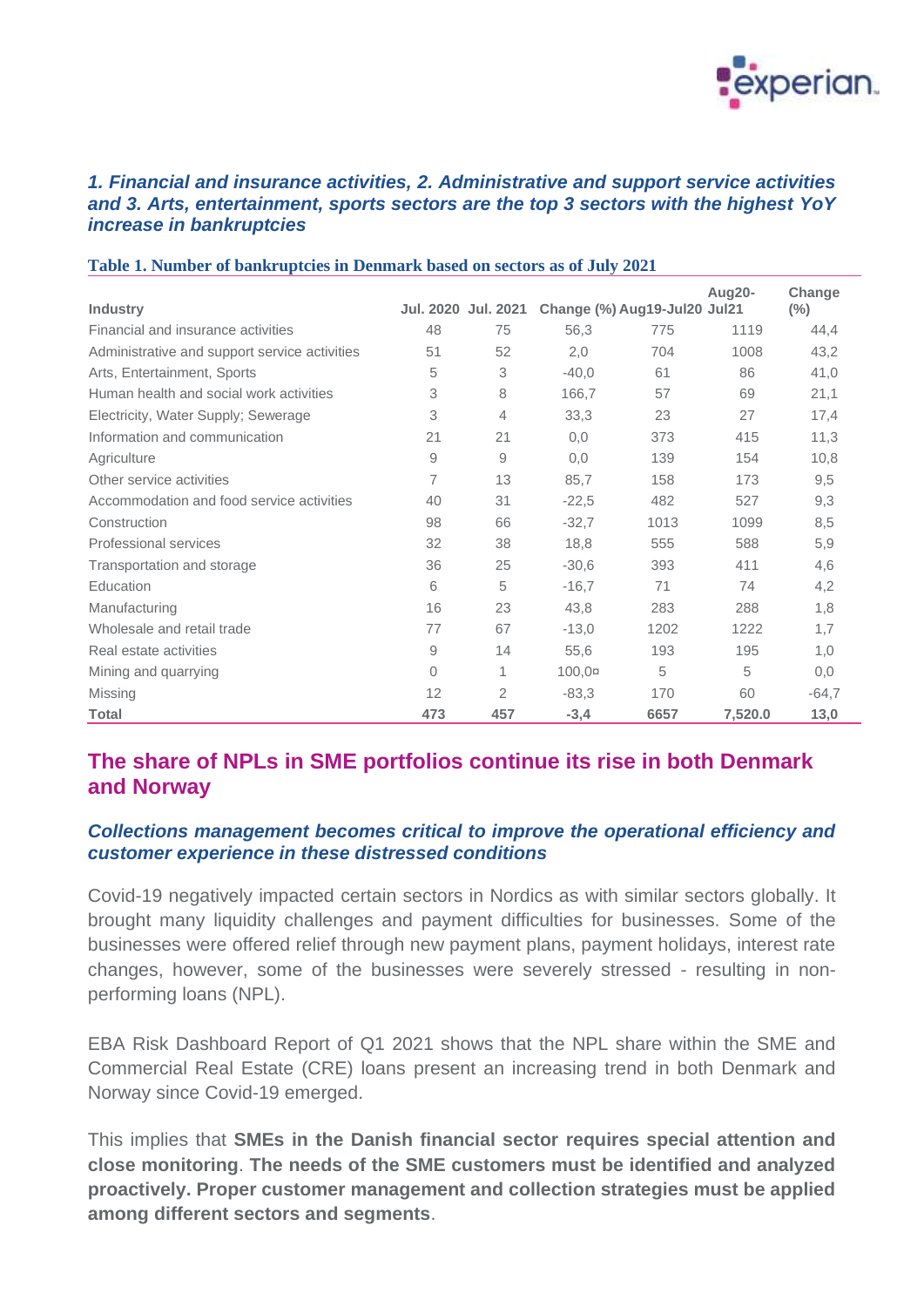

#### **Figure 3. SME portfolio NPL trend in Nordics between Q3 2019 and Q1 2021**



The rising trend of the Danish SME NPL ratios has slowed down in March 2021 but

#### **Figure 4. CRE portfolio NPL trend in Nordics between Q3 2019 and Q1 2021**



*Household loans' performance has not changed significantly during Covid-19 outbreak due to controlled unemployment, supporting packages and liquidity support. This is also in line with RKI statistics given in the previous sections*



**Figure 5. Household portfolio NPL trend in Nordics between Q3 2019 and Q1 2021**

Household loans' performance has not changed significantly during Covid-19 outbreak due to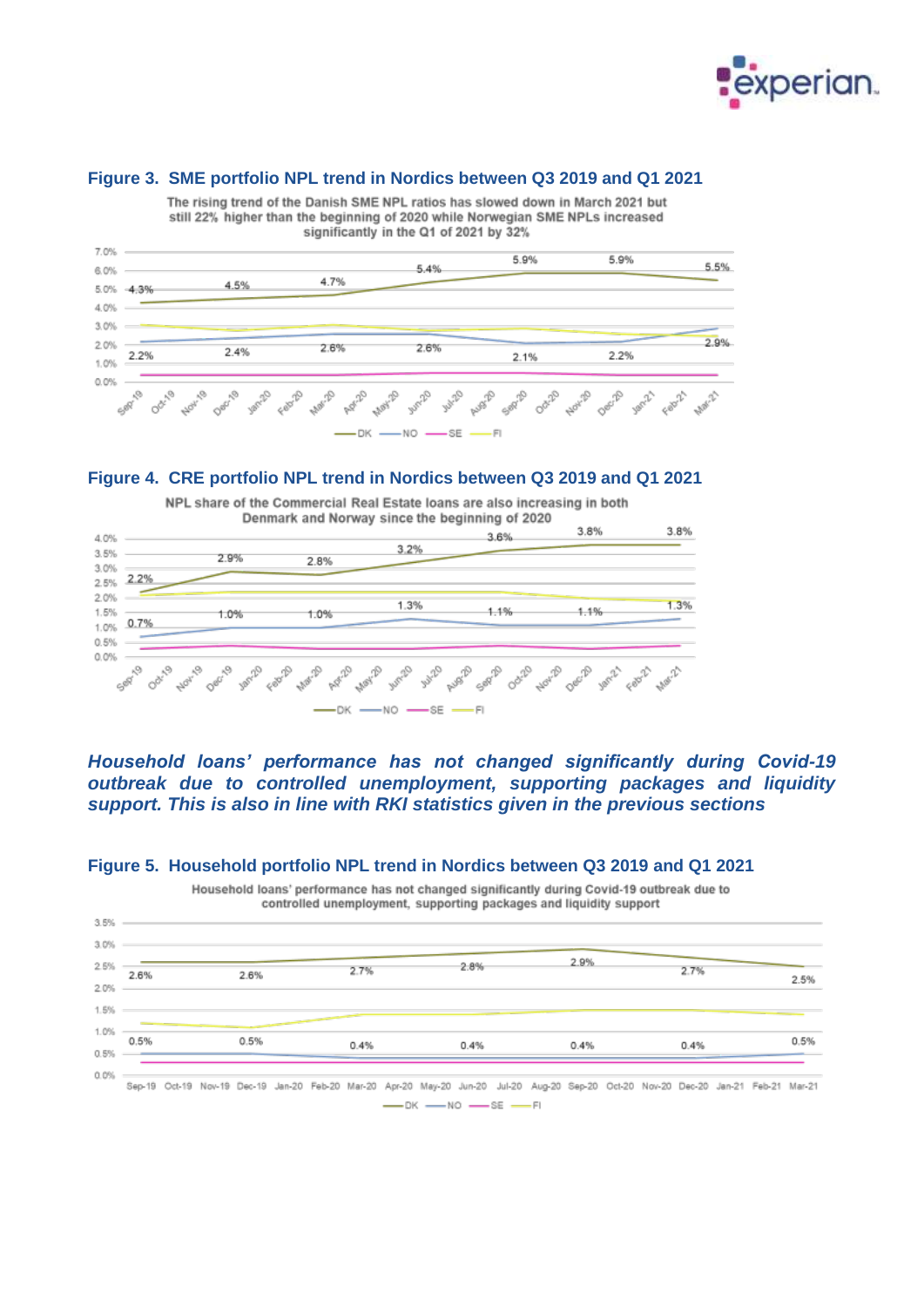

## <span id="page-8-0"></span>**Upcoming VAT repayments and fazing-out government support will expectedly press businesses**

The coronavirus outbreak was an unexpected shock to the Danish and global economy. It had a significant impact on the credit activities, consumer behaviours, business environment and unemployment. As of summer 2021, the recovery indicators are much more positive about the future of Danish economy as a result of full re-openings and progressed vaccinations.

Experian has been closely following the certain indicators from the beginning of Covid-19 outbreak, namely:

- Macroeconomic data and forecasts for Nordics
- The changes in the credit enquiry volumes in Experian Nordics bureaus
- Consumer and business confidence indices
- Bankruptcy figures per sectors
- Non-performing loan trends in both household and SME portfolios

What we have learned during this outbreak was that individual sectors matter in Nordics for the financial performances of the companies. Both bankruptcies and NPL trends indicate that it is crucial to monitor the developments in the sectors and regions closely and to early identify the businesses that needs urgent support before they fall into payment difficulties or experience liquidity shortages.

We're now entering a period where the impact of the liquidity supplied by government actions such as VAT repayment postponements, holiday money disbursements and extended help packages will disappear. The upcoming VAT repayments and the fazing-out government support will expectedly press some businesses directly and their employees indirectly.

## **Experian supports its customers with**

- Macroeconomic data and forecasts
- SME credit risk projections for 21 different sectors
- Customized sector specific and economy wide Early Warning triggers to anticipate the actions and reduce NPL
- Early Warning models to predict the probability of rolling into from one delinguency bucket to a worse status in a short period of time
- Implementation of Early Warning scorecards and triggers into automated rules & customer management strategies to accelerate the actions and to reduce stage 2 and stage 3 loans